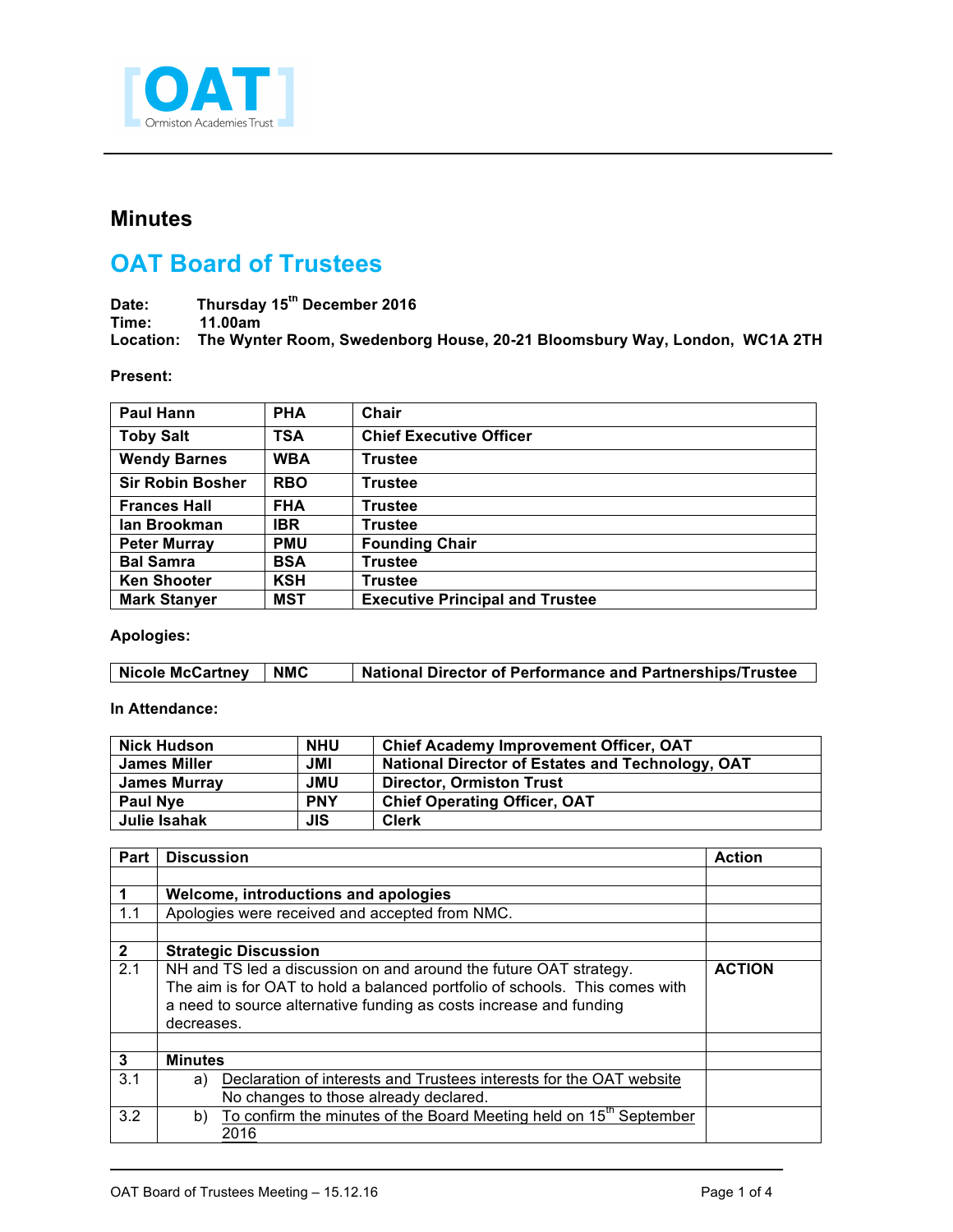

|                  | JMU is a Director or Ormiston Trust.<br>Minutes of the meeting of 21 <sup>st</sup> July 2016 were updated as<br>advised in Part 2b.<br>The DfE good practice model has been adopted in terms of<br>FOI requests, although this has now been removed from the<br>DfE website. A new Trust FOI policy will be published.<br>The minutes were accepted as a true and accurate record of the meeting                                                                           |               |
|------------------|----------------------------------------------------------------------------------------------------------------------------------------------------------------------------------------------------------------------------------------------------------------------------------------------------------------------------------------------------------------------------------------------------------------------------------------------------------------------------|---------------|
|                  | subject to any recommendations above.                                                                                                                                                                                                                                                                                                                                                                                                                                      |               |
| 3.3              | Matters arising<br>C)<br>Diligent Board Management software has been installed and<br>is in use.<br>The Scheme of Delegation features on this agenda.<br>A workshop has been held to draw up a Food Standards<br>Policy and will be presented to Trustees to ratify.<br>The FOR Committee received a presentation on the<br>Procurement Strategy (28.09.16).<br>The SEND Policy has been amended. Follow up required<br>on why Link Governors have not yet been appointed. | <b>ACTION</b> |
|                  |                                                                                                                                                                                                                                                                                                                                                                                                                                                                            |               |
| 4                | <b>Update Finance Committee</b>                                                                                                                                                                                                                                                                                                                                                                                                                                            |               |
| $\overline{4}.1$ | PNY advised Trustees of recent announcements:<br>The National Audit Office has advised of a £3billion hole in school<br>finances which in real terms represents a cut of 8%.<br>The Secretary of State for Education has announced that Fair<br>$\bullet$<br>Funding is not about making the 'pot' bigger, but by sharing it<br>differently. Any benefits will be set against increased costs.                                                                             |               |
| 4.2              | Board members discussed OAT Academies in terms of finances. The need<br>for Principals to achieve their budget is a performance management target.                                                                                                                                                                                                                                                                                                                         |               |
| 4.3              | The FOR Committee had requested that academy budgeting processes start<br>earlier. Generally, break even budgets must be set for the 2017/2018<br>financial year. Any academies that overspent during the 2015/2016<br>academic year will have a clawback in 2016/2017. Bringing budget setting<br>forward will allow academies to plan ahead.                                                                                                                             |               |
| 4.4              | Grant Thornton had provided its findings to the Audit Committee (29.11.16).<br>The Committee was pleased to receive clean audit opinions and clean<br>regularity opinions. Further support will be provided for Local Governing<br>Bodies and monitoring by the COO of F&GP Committees.                                                                                                                                                                                    |               |
| 4.5              | Safeguarding continues to be approached responsibly with an assurance<br>that it is embedded across the organisation.                                                                                                                                                                                                                                                                                                                                                      |               |
| 4.6              | IBR proposed that the Financial Statements were approved and these were<br>agreed.                                                                                                                                                                                                                                                                                                                                                                                         |               |
| 5                | <b>Update from School Improvement Team</b>                                                                                                                                                                                                                                                                                                                                                                                                                                 |               |
| 5.1              | There is an overall strong profile of Ofsted outcomes in the current academic<br>year.                                                                                                                                                                                                                                                                                                                                                                                     |               |
| 5.2              | Scheme of Delegation for Cluster Governance and approval of Admissions<br>Policies<br>The Scheme of Delegation has been amended following discussions<br>$\bullet$<br>by the School Improvement Sub-Committee. Approved by Trustees.<br>Requested that the Chair be given the power to approve Admissions<br>Policies to be brought in in 2018, as a result of the period of time<br>required for consultation.                                                            |               |

j